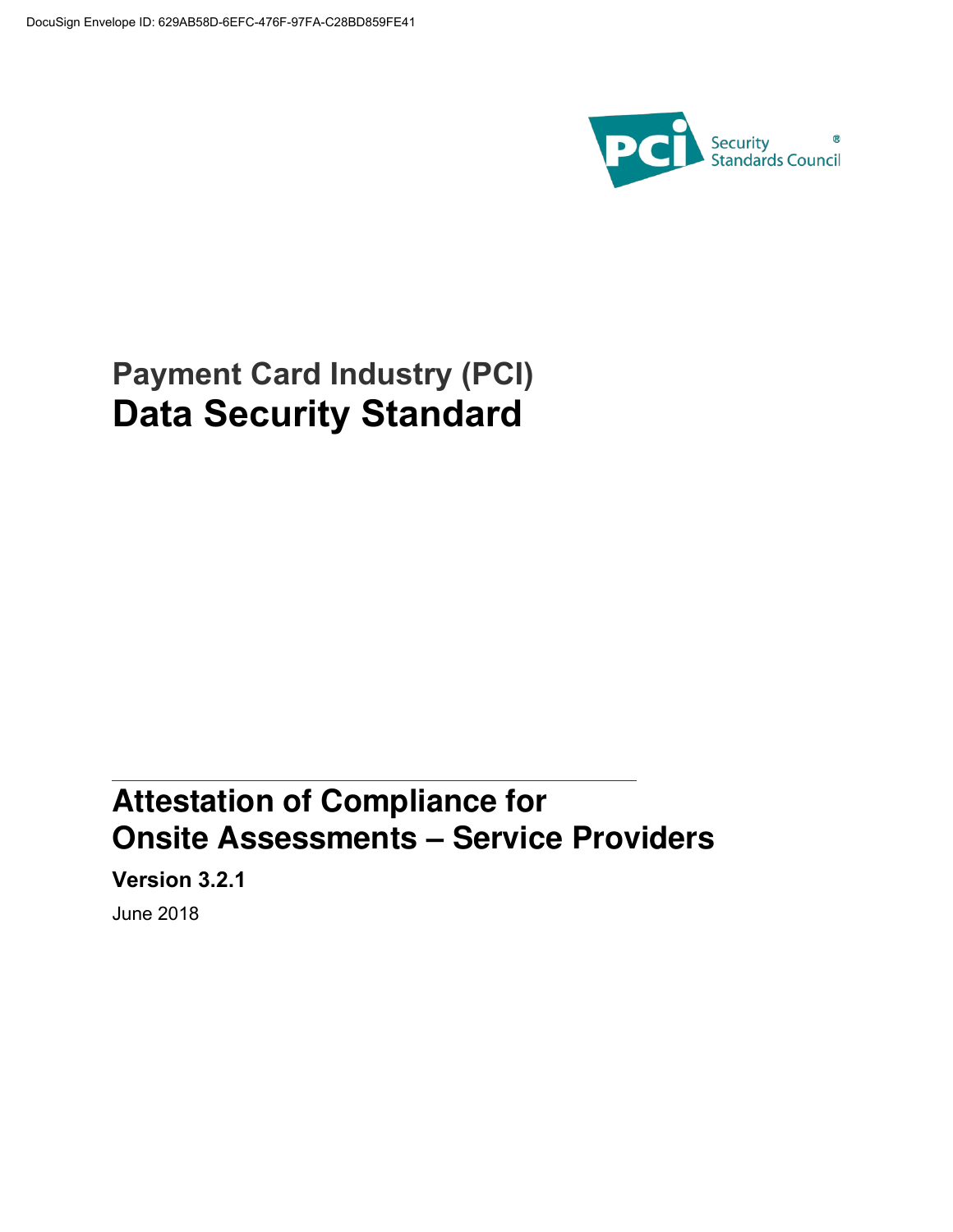

### **Section 1: Assessment Information**

#### *Instructions for Submission*

This Attestation of Compliance must be completed as a declaration of the results of the service provider's assessment with the *Payment Card Industry Data Security Standard Requirements and Security Assessment Procedures (PCI DSS).* Complete all sections: The service provider is responsible for ensuring that each section is completed by the relevant parties, as applicable. Contact the requesting payment brand for reporting and submission procedures.

| Part 1. Service Provider and Qualified Security Assessor Information |                                                  |          |                             |                                            |      |                               |  |
|----------------------------------------------------------------------|--------------------------------------------------|----------|-----------------------------|--------------------------------------------|------|-------------------------------|--|
| Part 1a. Service Provider Organization Information                   |                                                  |          |                             |                                            |      |                               |  |
| Company Name:                                                        | Telehouse International<br>Corporation of Europe |          | DBA (doing<br>business as): | Telehouse                                  |      |                               |  |
| <b>Contact Name:</b>                                                 | Jamie Slater                                     |          | Title:                      | Head of Governance, Risk<br>and Compliance |      |                               |  |
| Telephone:                                                           | +44 (0) 20 7512 4470                             |          | $E$ -mail:                  |                                            |      | jamie.slater@uk.telehouse.net |  |
| <b>Business Address:</b>                                             | Coriander Avenue                                 |          | City:                       | London                                     |      |                               |  |
| State/Province:                                                      |                                                  | Country: | United Kingdom              |                                            | Zip: | E14 2AA                       |  |
| URL:                                                                 | www.telehouse.net                                |          |                             |                                            |      |                               |  |

| Part 1b. Qualified Security Assessor Company Information (if applicable) |                       |          |                |                             |      |         |  |  |
|--------------------------------------------------------------------------|-----------------------|----------|----------------|-----------------------------|------|---------|--|--|
| Company Name:                                                            | <b>ECSC Group Plc</b> |          |                |                             |      |         |  |  |
| Lead QSA Contact Name:                                                   | David Tattersall      |          | Title:         | Consultant                  |      |         |  |  |
| Telephone:                                                               | +44 (0) 1274 736223   |          | $E$ -mail:     | david.tattersall@ecsc.co.uk |      |         |  |  |
| <b>Business Address:</b>                                                 | 28 Campus Road        |          | City:          | <b>Bradford</b>             |      |         |  |  |
| State/Province:                                                          | W Yorkshire           | Country: | United Kingdom |                             | Zip: | BD7 1HR |  |  |
| URL:                                                                     | www.ecsc.co.uk        |          |                |                             |      |         |  |  |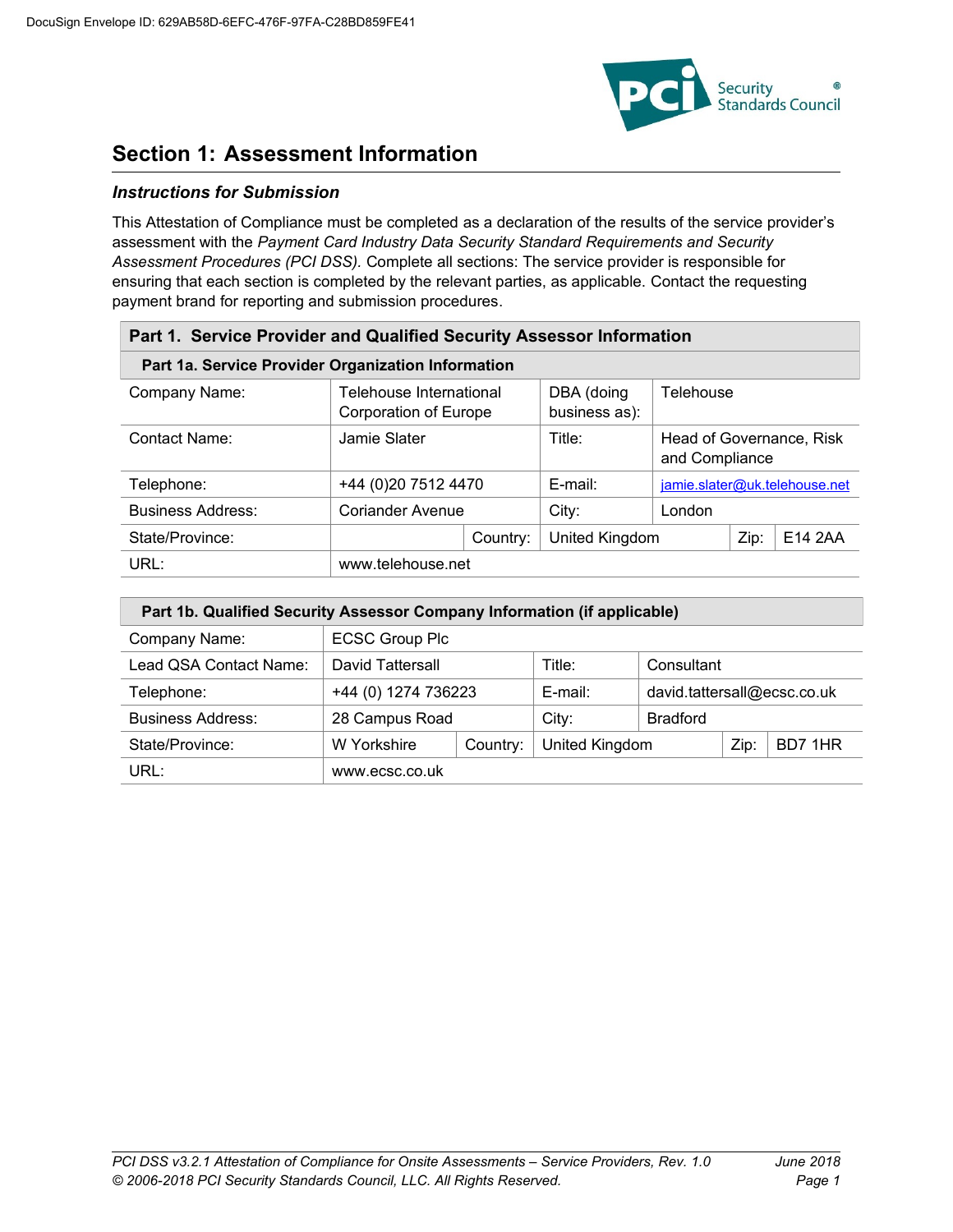| <b>Part 2. Executive Summary</b> |                                                                                            |                                |
|----------------------------------|--------------------------------------------------------------------------------------------|--------------------------------|
| Part 2a. Scope Verification      |                                                                                            |                                |
|                                  | Services that were INCLUDED in the scope of the PCI DSS Assessment (check all that apply): |                                |
| Name of service(s) assessed:     | Data centre co-location services - London & Paris                                          |                                |
| Type of service(s) assessed:     |                                                                                            |                                |
| <b>Hosting Provider:</b>         | <b>Managed Services (specify):</b>                                                         | <b>Payment Processing:</b>     |
| Applications / software          | Systems security services                                                                  | POS / card present             |
| Hardware                         | IT support                                                                                 | Internet / e-commerce          |
| Infrastructure / Network         | Physical security                                                                          | MOTO / Call Center             |
| Physical space (co-location)     | <b>Terminal Management System</b>                                                          | <b>ATM</b>                     |
| Storage                          | Other services (specify):                                                                  | Other processing (specify):    |
| Web                              |                                                                                            |                                |
| Security services                |                                                                                            |                                |
| 3-D Secure Hosting Provider      |                                                                                            |                                |
| <b>Shared Hosting Provider</b>   |                                                                                            |                                |
| Other Hosting (specify):         |                                                                                            |                                |
|                                  |                                                                                            |                                |
| <b>Account Management</b>        | Fraud and Chargeback                                                                       | Payment Gateway/Switch         |
| <b>Back-Office Services</b>      | <b>Issuer Processing</b>                                                                   | <b>Prepaid Services</b>        |
| <b>Billing Management</b>        | Loyalty Programs                                                                           | Records Management             |
| <b>Clearing and Settlement</b>   | <b>Merchant Services</b>                                                                   | <b>Tax/Government Payments</b> |
| Network Provider                 |                                                                                            |                                |
| Others (specify):                |                                                                                            |                                |

*Note: These categories are provided for assistance only, and are not intended to limit or predetermine an entity's service description. If you feel these categories don't apply to your service, complete "Others." If you're unsure whether a category could apply to your service, consult with the applicable payment brand.*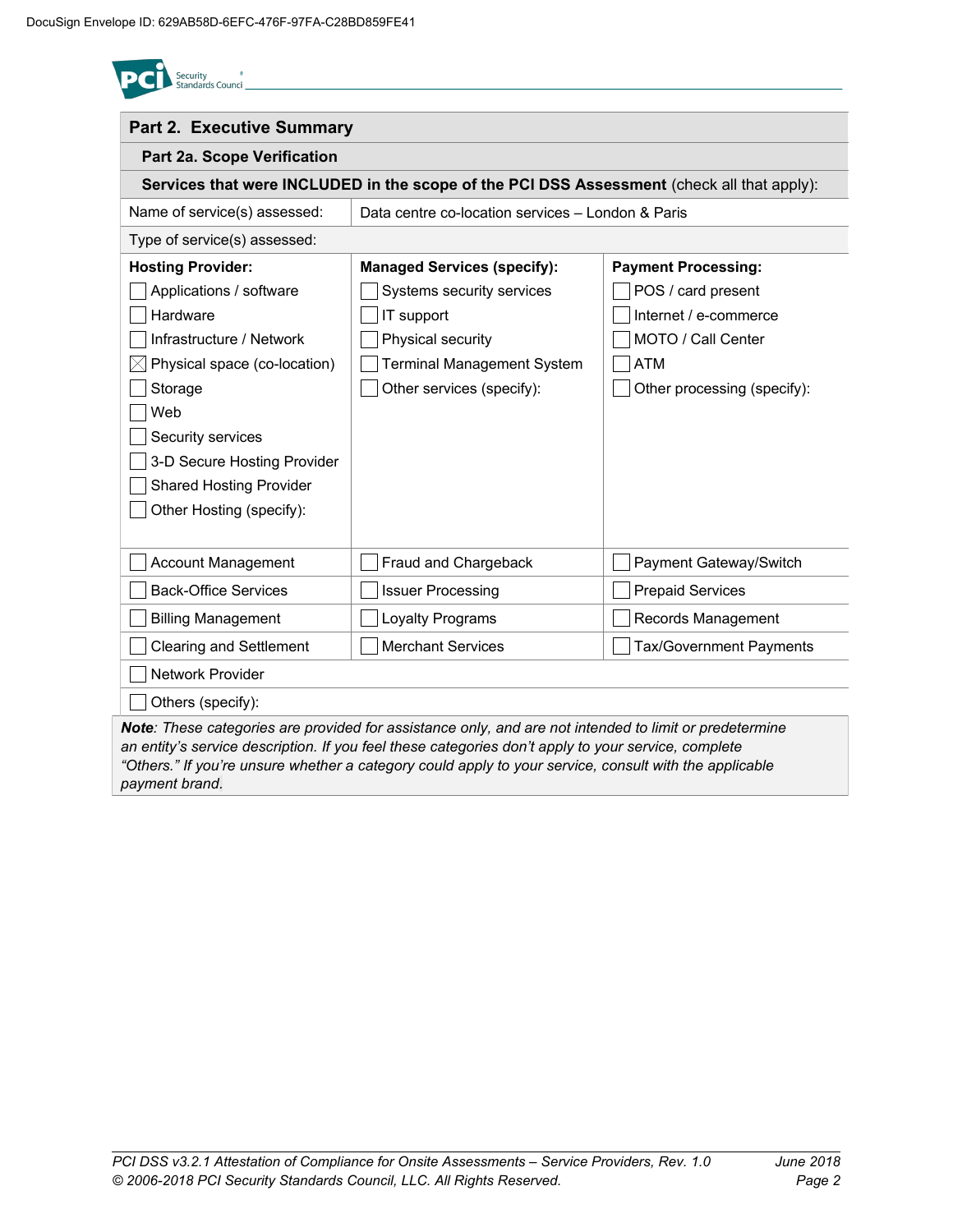

| Part 2a. Scope Verification (continued)                                                                                                                                                                                                                         |                                                                                                                                                                      |                                                                                                                                              |  |  |  |  |
|-----------------------------------------------------------------------------------------------------------------------------------------------------------------------------------------------------------------------------------------------------------------|----------------------------------------------------------------------------------------------------------------------------------------------------------------------|----------------------------------------------------------------------------------------------------------------------------------------------|--|--|--|--|
| Services that are provided by the service provider but were NOT INCLUDED in the scope of<br>the PCI DSS Assessment (check all that apply):                                                                                                                      |                                                                                                                                                                      |                                                                                                                                              |  |  |  |  |
| Name of service(s) not assessed:                                                                                                                                                                                                                                |                                                                                                                                                                      | Any other services provided by Telehouse and any sites not included<br>in the scope of this assessment (i.e. rest of world).                 |  |  |  |  |
| Type of service(s) not assessed:                                                                                                                                                                                                                                |                                                                                                                                                                      |                                                                                                                                              |  |  |  |  |
| <b>Hosting Provider:</b><br>Applications / software<br>Hardware<br>Infrastructure / Network<br>Physical space (co-location)<br>Storage<br>Web<br>Security services<br>3-D Secure Hosting Provider<br><b>Shared Hosting Provider</b><br>Other Hosting (specify): | <b>Managed Services (specify):</b><br>Systems security services<br>IT support<br>Physical security<br><b>Terminal Management System</b><br>Other services (specify): | <b>Payment Processing:</b><br>POS / card present<br>Internet / e-commerce<br>MOTO / Call Center<br><b>ATM</b><br>Other processing (specify): |  |  |  |  |
| <b>Account Management</b>                                                                                                                                                                                                                                       | Fraud and Chargeback                                                                                                                                                 | Payment Gateway/Switch                                                                                                                       |  |  |  |  |
| <b>Back-Office Services</b>                                                                                                                                                                                                                                     | <b>Issuer Processing</b>                                                                                                                                             | <b>Prepaid Services</b>                                                                                                                      |  |  |  |  |
| <b>Billing Management</b>                                                                                                                                                                                                                                       | Loyalty Programs                                                                                                                                                     | Records Management                                                                                                                           |  |  |  |  |
| <b>Clearing and Settlement</b>                                                                                                                                                                                                                                  | <b>Merchant Services</b>                                                                                                                                             | <b>Tax/Government Payments</b>                                                                                                               |  |  |  |  |
| <b>Network Provider</b>                                                                                                                                                                                                                                         |                                                                                                                                                                      |                                                                                                                                              |  |  |  |  |
| Others (specify):                                                                                                                                                                                                                                               |                                                                                                                                                                      |                                                                                                                                              |  |  |  |  |
| Provide a brief explanation why any checked services<br>were not included in the assessment:                                                                                                                                                                    |                                                                                                                                                                      |                                                                                                                                              |  |  |  |  |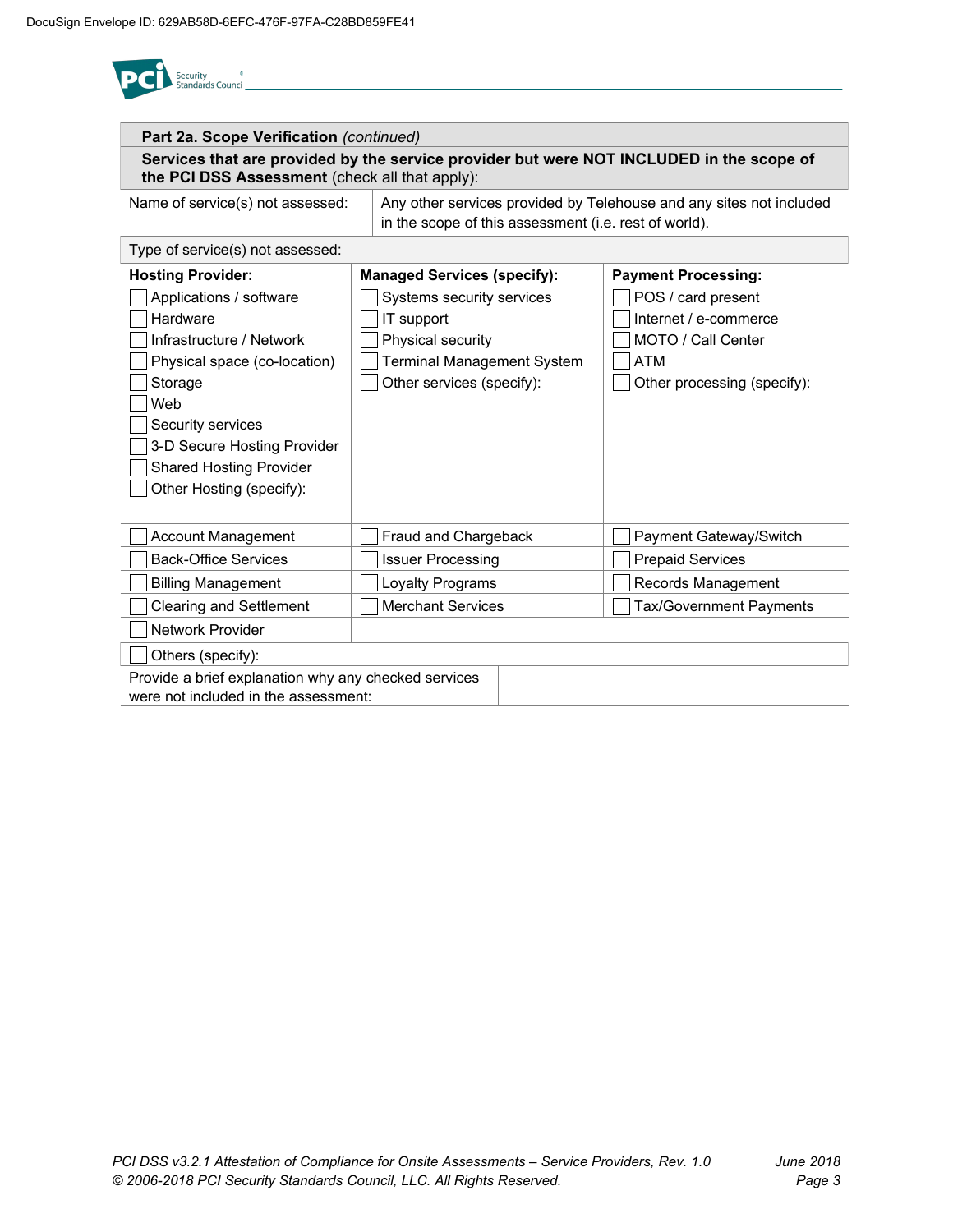Security<br>Standards Counc

| Part 2b. Description of Payment Card Business                                                                                                |                                                                                                                                                                                                                                                                                                                                                                                                                                                                         |
|----------------------------------------------------------------------------------------------------------------------------------------------|-------------------------------------------------------------------------------------------------------------------------------------------------------------------------------------------------------------------------------------------------------------------------------------------------------------------------------------------------------------------------------------------------------------------------------------------------------------------------|
| Describe how and in what capacity your business<br>stores, processes, and/or transmits cardholder data.                                      | Not applicable - Telehouse International Corporation<br>of Europe (TIE) does not store, process or transmit<br>cardholder data. This assessment only covers the<br>physical security controls of the co-location<br>environment provided by TIE and does not include<br>customers' systems or any associated card data.                                                                                                                                                 |
| Describe how and in what capacity your business is<br>otherwise involved in or has the ability to impact the<br>security of cardholder data. | TIE provides data centre co-location services to<br>numerous clients / customers at their sites in London.<br>UK and Paris, France. The services provided by TIE<br>could potentially impact customers' cardholder data<br>environments (CDEs). The scope of this assessment<br>covers the physical security controls at the following<br>sites:<br>London<br>- Metro<br>- Docklands Campus (East, North, North 2 and West)<br><b>Paris</b><br>- Voltaire<br>- Jeûneurs |
|                                                                                                                                              | - Magny-les-Hameaux                                                                                                                                                                                                                                                                                                                                                                                                                                                     |

#### **Part 2c. Locations**

List types of facilities (for example, retail outlets, corporate offices, data centers, call centers, etc.) and a summary of locations included in the PCI DSS review.

| Type of facility:       | <b>Number of facilities</b><br>of this type | Location(s) of facility (city, country): |
|-------------------------|---------------------------------------------|------------------------------------------|
| Example: Retail outlets | 3                                           | Boston, MA, USA                          |
| Corporate Offices       | 2                                           | London, United Kingdom                   |
|                         |                                             | Paris, France                            |
| Data Centres - UK       | 5                                           | London, United Kingdom                   |
| Data Centres - France   | 3                                           | Paris, France                            |
|                         |                                             |                                          |
|                         |                                             |                                          |
|                         |                                             |                                          |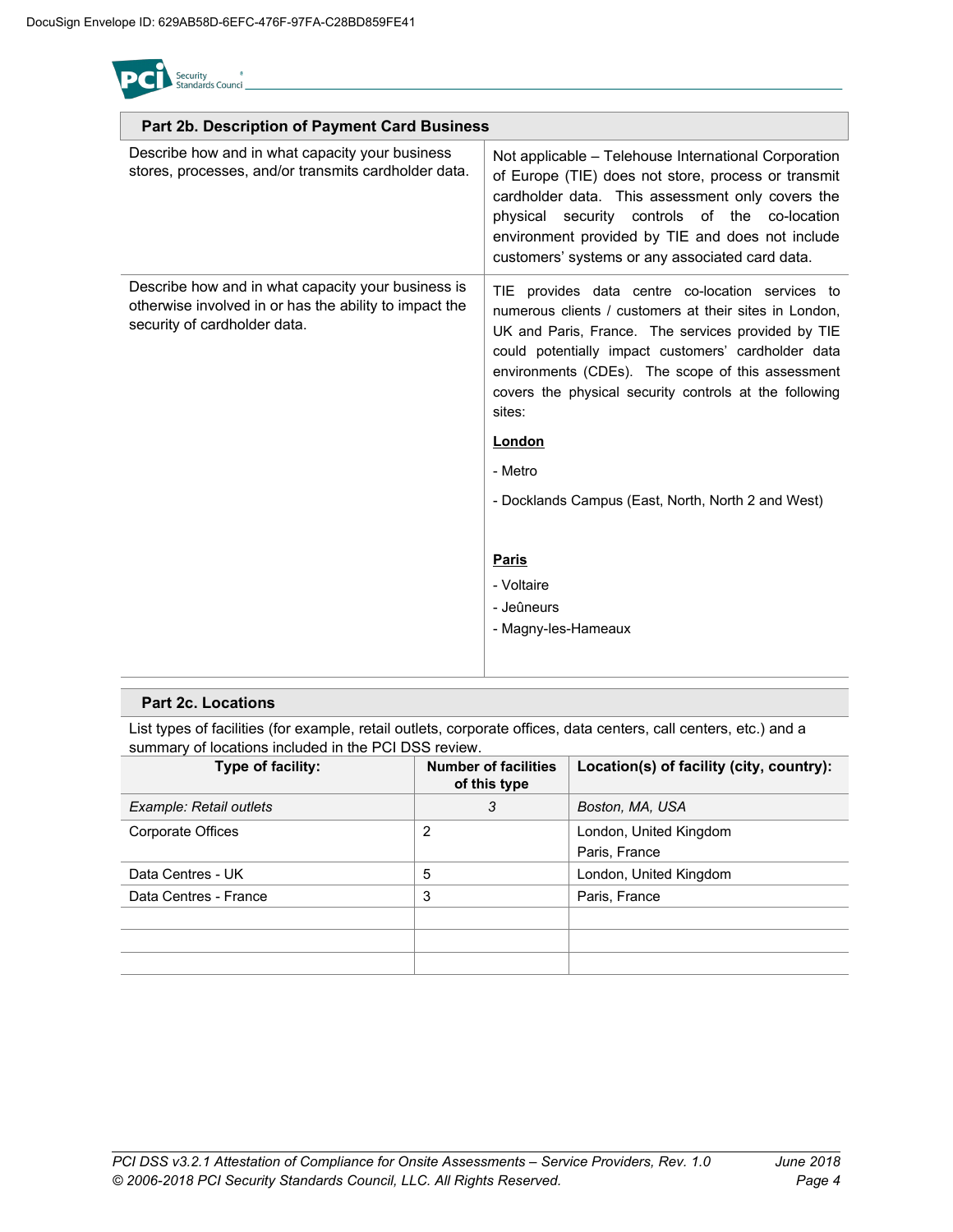

| <b>Part 2d. Payment Applications</b>                                                         |                                 |                              |                                         |                                                      |
|----------------------------------------------------------------------------------------------|---------------------------------|------------------------------|-----------------------------------------|------------------------------------------------------|
| Does the organization use one or more Payment Applications?     Yes                          |                                 |                              | $\boxtimes$ No                          |                                                      |
| Provide the following information regarding the Payment Applications your organization uses: |                                 |                              |                                         |                                                      |
| <b>Payment Application</b><br><b>Name</b>                                                    | <b>Version</b><br><b>Number</b> | <b>Application</b><br>Vendor | Is application<br><b>PA-DSS Listed?</b> | <b>PA-DSS Listing Expiry</b><br>date (if applicable) |
| Not applicable                                                                               |                                 |                              | $\boxtimes$ No<br>Yes                   |                                                      |
| Not applicable                                                                               |                                 |                              | $\boxtimes$ No<br>Yes                   |                                                      |
|                                                                                              |                                 |                              | <b>No</b><br>Yes                        |                                                      |
|                                                                                              |                                 |                              | <b>No</b><br>Yes                        |                                                      |
|                                                                                              |                                 |                              | <b>No</b><br>Yes                        |                                                      |
|                                                                                              |                                 |                              | Yes<br><b>No</b>                        |                                                      |
|                                                                                              |                                 |                              | <b>No</b><br>Yes                        |                                                      |
|                                                                                              |                                 |                              | <b>No</b><br>Yes                        |                                                      |
|                                                                                              |                                 |                              |                                         |                                                      |
| Part 2e. Description of Environment                                                          |                                 |                              |                                         |                                                      |

| Provide a <i>high-level</i> description of the environment<br>covered by this assessment.                                                                                      | TIE provides co-location physical hosting<br>services and facilities for numerous customers;                                                                                                                                                                  |     |  |  |
|--------------------------------------------------------------------------------------------------------------------------------------------------------------------------------|---------------------------------------------------------------------------------------------------------------------------------------------------------------------------------------------------------------------------------------------------------------|-----|--|--|
| For example:<br>• Connections into and out of the cardholder data<br>environment (CDE).<br>• Critical system components within the CDE, such as POS                            | there is a strong likelihood that these customers<br>could be processing cardholder data within<br>these environments. For this reason, TIE are<br>required to align their physical security related<br>controls to PCI DSS for these co-location sites.      |     |  |  |
| devices, databases, web servers, etc., and any other<br>necessary payment components, as applicable.                                                                           | The services offered include the provision of the<br>physical environment, the supporting<br>environmental services (e.g. mains power, UPS,<br>cooling, fire detection and suppression) and<br>physical security for the environments.                        |     |  |  |
|                                                                                                                                                                                | Customer equipment is supplied and owned by<br>the customer and TIE has no logical access to<br>this equipment.                                                                                                                                               |     |  |  |
|                                                                                                                                                                                | TIE offers two variants of this service in London<br>and Paris:                                                                                                                                                                                               |     |  |  |
|                                                                                                                                                                                | 1. Dedicated Facilities Management (DFM) -<br>computer suites dedicated to a single customer,<br>where access is controlled with, as a minimum,<br>proximity access control readers and in some<br>cases additional measures as specified by the<br>customer. |     |  |  |
|                                                                                                                                                                                | 2. Shared Facilities Management (SFM) - either<br>single or multiple full equipment racks within a<br>computer suite where the suite is access<br>controlled by proximity access control readers<br>for a number of customers.                                |     |  |  |
| Does your business use network segmentation to affect the scope of your PCI DSS<br>environment?<br>(Peter to "Network Seamentation" section of PCI DSS for quidance on petwork | <b>No</b>                                                                                                                                                                                                                                                     | Yes |  |  |

*(Refer to "Network Segmentation" section of PCI DSS for guidance on network segmentation)*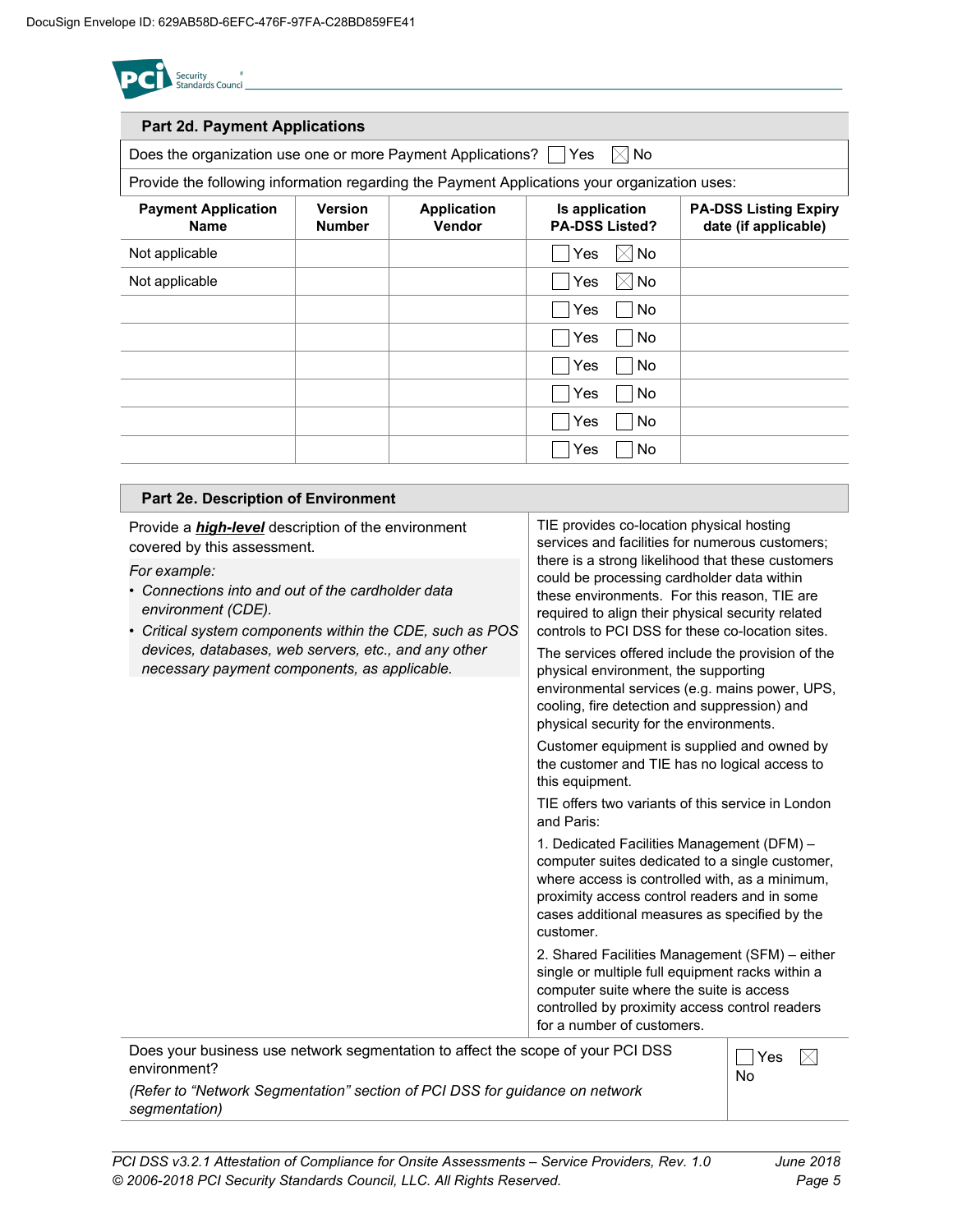

| Part 2f. Third-Party Service Providers                                                                                                                                                                                                                                                                                                                                 |  |                                   |  |  |  |  |  |
|------------------------------------------------------------------------------------------------------------------------------------------------------------------------------------------------------------------------------------------------------------------------------------------------------------------------------------------------------------------------|--|-----------------------------------|--|--|--|--|--|
| Does your company have a relationship with a Qualified Integrator & Reseller (QIR) for<br>Yes<br>the purpose of the services being validated?                                                                                                                                                                                                                          |  |                                   |  |  |  |  |  |
| If Yes:                                                                                                                                                                                                                                                                                                                                                                |  |                                   |  |  |  |  |  |
| Name of QIR Company:                                                                                                                                                                                                                                                                                                                                                   |  |                                   |  |  |  |  |  |
| <b>QIR Individual Name:</b>                                                                                                                                                                                                                                                                                                                                            |  |                                   |  |  |  |  |  |
| Description of services provided by QIR:                                                                                                                                                                                                                                                                                                                               |  |                                   |  |  |  |  |  |
| Does your company have a relationship with one or more third-party service providers (for<br>Yes<br>No<br>example, Qualified Integrator Resellers (QIR), gateways, payment processors, payment<br>service providers (PSP), web-hosting companies, airline booking agents, loyalty program<br>agents, etc.) for the purpose of the services being validated?<br>If Yes: |  |                                   |  |  |  |  |  |
| Name of service provider:                                                                                                                                                                                                                                                                                                                                              |  | Description of services provided: |  |  |  |  |  |
|                                                                                                                                                                                                                                                                                                                                                                        |  |                                   |  |  |  |  |  |
|                                                                                                                                                                                                                                                                                                                                                                        |  |                                   |  |  |  |  |  |
|                                                                                                                                                                                                                                                                                                                                                                        |  |                                   |  |  |  |  |  |
|                                                                                                                                                                                                                                                                                                                                                                        |  |                                   |  |  |  |  |  |
|                                                                                                                                                                                                                                                                                                                                                                        |  |                                   |  |  |  |  |  |
| Note: Requirement 12.8 applies to all entities in this list.                                                                                                                                                                                                                                                                                                           |  |                                   |  |  |  |  |  |

### **Part 2g. Summary of Requirements Tested**

For each PCI DSS Requirement, select one of the following:

- **Full** The requirement and all sub-requirements of that requirement were assessed, and no subrequirements were marked as "Not Tested" or "Not Applicable" in the ROC.
- **Partial** One or more sub-requirements of that requirement were marked as "Not Tested" or "Not Applicable" in the ROC.
- **None** All sub-requirements of that requirement were marked as "Not Tested" and/or "Not Applicable" in the ROC.

For all requirements identified as either "Partial" or "None," provide details in the "Justification for Approach" column, including:

- Details of specific sub-requirements that were marked as either "Not Tested" and/or "Not Applicable" in the ROC
- Reason why sub-requirement(s) were not tested or not applicable

*Note: One table to be completed for each service covered by this AOC. Additional copies of this section are available on the PCI SSC website*.

| Name of Service Assessed: | Data centre co-location services – London & Paris |                                                                    |  |                                                                  |  |  |
|---------------------------|---------------------------------------------------|--------------------------------------------------------------------|--|------------------------------------------------------------------|--|--|
| <b>PCI DSS</b>            |                                                   | <b>Details of Requirements Assessed</b>                            |  |                                                                  |  |  |
| <b>Requirement</b>        | Full                                              | <b>Justification for Approach</b><br><b>None</b><br><b>Partial</b> |  |                                                                  |  |  |
|                           |                                                   |                                                                    |  | (Required for all "Partial" and "None" responses. Identify which |  |  |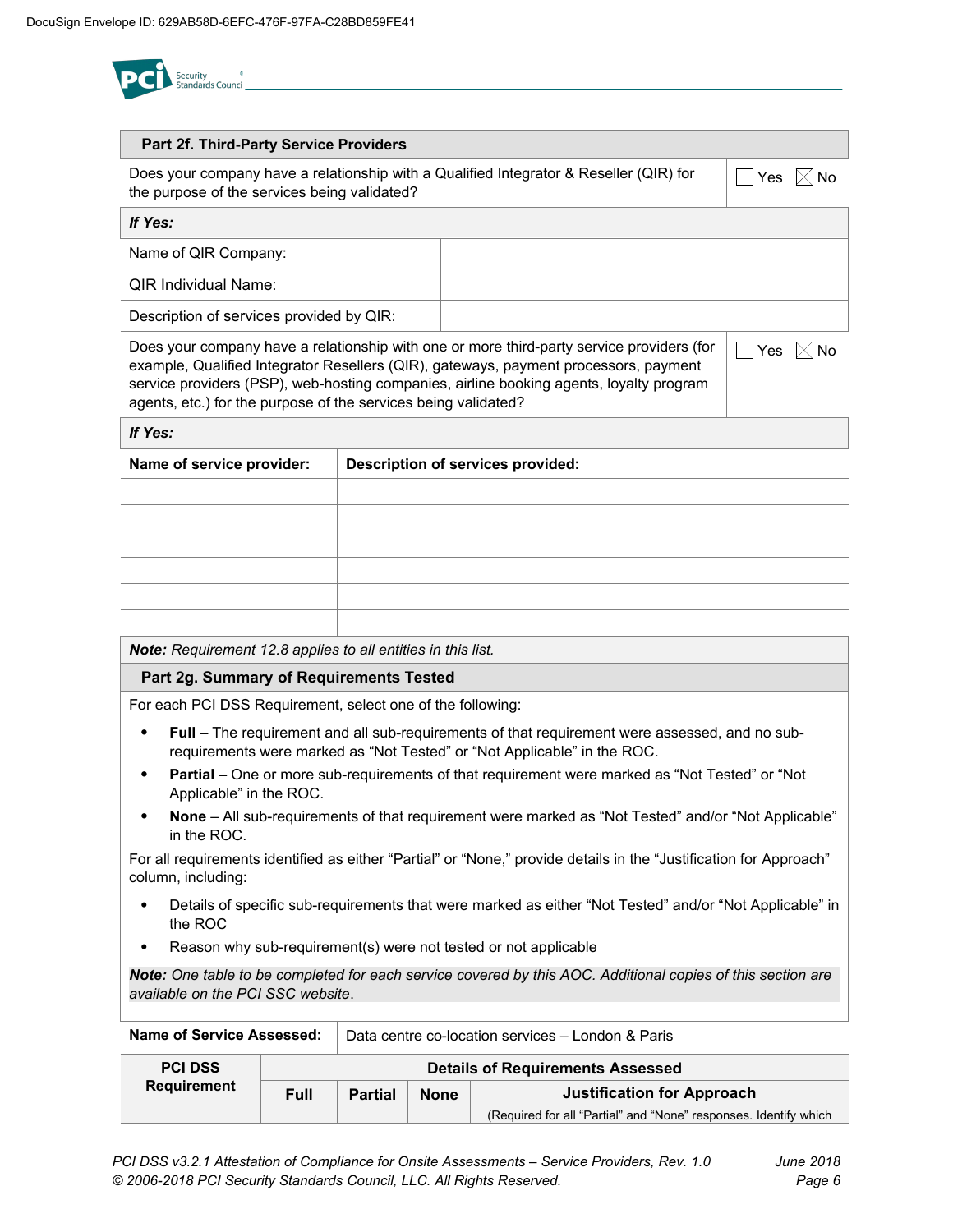$\epsilon$ 

Security

| Standards Counci |             |             |                                                                                                                                                                                                                                                                            |
|------------------|-------------|-------------|----------------------------------------------------------------------------------------------------------------------------------------------------------------------------------------------------------------------------------------------------------------------------|
|                  |             |             | sub-requirements were not tested and the reason.)                                                                                                                                                                                                                          |
| Requirement 1:   |             | $\boxtimes$ | All requirements - not tested.                                                                                                                                                                                                                                             |
|                  |             |             | This requirement is not considered to be in scope for this<br>assessment and therefore not tested. Neither TIE or its<br>customers' infrastructure are in scope; only data centre<br>physical controls and security systems are in scope.                                  |
| Requirement 2:   |             | $\boxtimes$ | All requirements - not tested.                                                                                                                                                                                                                                             |
|                  |             |             | This requirement is not considered to be in scope for this<br>assessment and therefore not tested. Neither TIE or its<br>customers' infrastructure are in scope; only data centre<br>physical controls and security systems are in scope.                                  |
| Requirement 3:   | $\boxtimes$ |             | Only the following requirements are fulfilled by TIE:                                                                                                                                                                                                                      |
|                  |             |             | $-3.1.x$                                                                                                                                                                                                                                                                   |
|                  |             |             | $-3.2.a, 3.2.b, 3.2.c, 3.2.d$                                                                                                                                                                                                                                              |
|                  |             |             | These requirements have been marked as in place to<br>reflect that the assessor has confirmed that TIE does not<br>directly transmit, process or store cardholder data and has<br>no access to cardholder or sensitive authentication data<br>on their customers' systems. |
|                  |             |             | Neither TIE or its customers' infrastructure are in scope;<br>only data centre physical controls and security systems<br>are in scope.                                                                                                                                     |
| Requirement 4:   |             | $\boxtimes$ | All requirements - not tested.                                                                                                                                                                                                                                             |
|                  |             |             | This requirement is not considered to be in scope for this<br>assessment and therefore not tested. Neither TIE or its<br>customers' infrastructure are in scope; only data centre<br>physical controls and security systems are in scope.                                  |
| Requirement 5:   |             | $\boxtimes$ | All requirements - not tested.                                                                                                                                                                                                                                             |
|                  |             |             | This requirement is not considered to be in scope for this<br>assessment and therefore not tested. Neither TIE or its<br>customers' infrastructure are in scope; only data centre<br>physical controls and security systems are in scope.                                  |
| Requirement 6:   |             | $\boxtimes$ | All requirements - not tested.                                                                                                                                                                                                                                             |
|                  |             |             | This requirement is not considered to be in scope for this<br>assessment and therefore not tested. Neither TIE or its<br>customers' infrastructure are in scope; only data centre<br>physical controls and security systems are in scope.                                  |
| Requirement 7:   |             | $\boxtimes$ | All requirements - not tested.                                                                                                                                                                                                                                             |
|                  |             |             | This requirement is not considered to be in scope for this<br>assessment and therefore not tested. Neither TIE or its<br>customers' infrastructure are in scope; only data centre<br>physical controls and security systems are in scope.                                  |
| Requirement 8:   |             | $\boxtimes$ | All requirements - not tested.                                                                                                                                                                                                                                             |
|                  |             |             | This requirement is not considered to be in scope for this<br>assessment and therefore not tested. Neither TIE or its<br>customers' infrastructure are in scope; only data centre                                                                                          |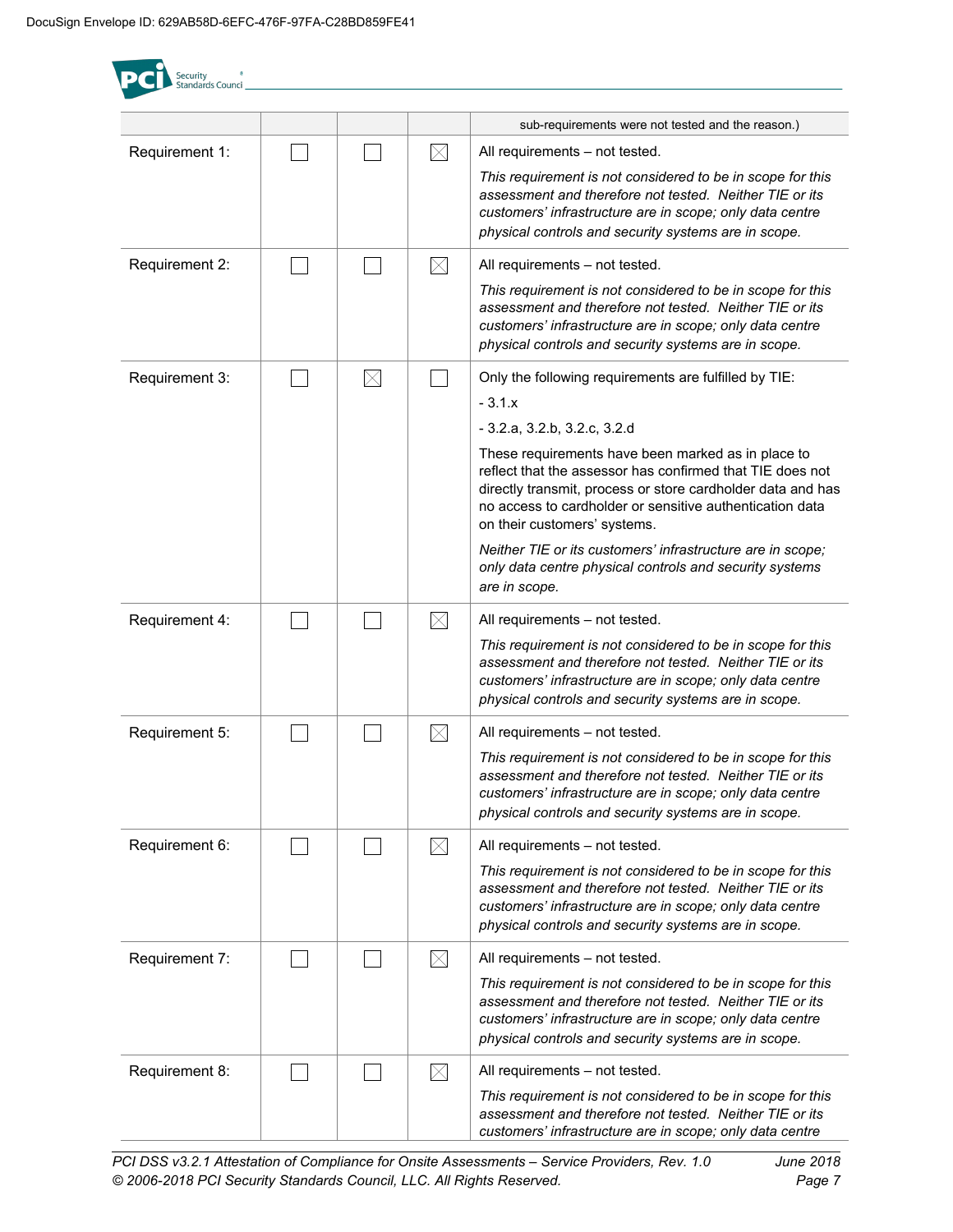| <b>Security</b><br>Standards Counci |             |             |             |                                                                                                                                                                                                                                                                                                                                                                                                                                                                                                                                                                                                                                                                                                                                                                                                                                                                             |
|-------------------------------------|-------------|-------------|-------------|-----------------------------------------------------------------------------------------------------------------------------------------------------------------------------------------------------------------------------------------------------------------------------------------------------------------------------------------------------------------------------------------------------------------------------------------------------------------------------------------------------------------------------------------------------------------------------------------------------------------------------------------------------------------------------------------------------------------------------------------------------------------------------------------------------------------------------------------------------------------------------|
|                                     |             |             |             | physical controls and security systems are in scope.                                                                                                                                                                                                                                                                                                                                                                                                                                                                                                                                                                                                                                                                                                                                                                                                                        |
| Requirement 9:                      |             | $\boxtimes$ |             | The following requirements were not tested as TIE does<br>not store any cardholder data on any media:<br>$-9.5, 9.6 - 9.8.1$ .<br>Neither TIE or its customers' infrastructure are in scope;<br>only data centre physical controls and security systems<br>are in scope.                                                                                                                                                                                                                                                                                                                                                                                                                                                                                                                                                                                                    |
| Requirement 10:                     |             | $\boxtimes$ |             | Only the following requirements are fulfilled by TIE:<br>$-10.8.x$<br>Neither TIE or its customers' infrastructure are in scope;<br>only data centre physical controls and security systems<br>are in scope.                                                                                                                                                                                                                                                                                                                                                                                                                                                                                                                                                                                                                                                                |
| Requirement 11:                     |             |             | $\boxtimes$ | All requirements - not tested.<br>This requirement is not considered to be in scope for this<br>assessment and therefore not tested. Neither TIE or its<br>customers' infrastructure are in scope; only data centre<br>physical controls and security systems are in scope.                                                                                                                                                                                                                                                                                                                                                                                                                                                                                                                                                                                                 |
| Requirement 12:                     | $\boxtimes$ |             |             | The following requirements are not applicable as they are<br>not considered to be in scope for this assessment:<br>- 12.3.x - TIE does not have access to any critical<br>technologies in relation to cardholder data.<br>- 12.5.4, 12.5.5 - TIE does not have any logical access to<br>cardholder data.<br>- 12.8.x - TIE does not have any service providers with<br>whom cardholder data is shared, or that could directly<br>affect the security of cardholder data.<br>Neither TIE or its customers' infrastructure are in scope;<br>only data centre physical controls and security systems<br>are in scope.<br>With respect to the services within scope of this<br>assessment, TIE are responsible for all activities and<br>none are outsourced (i.e. where any 3rd party companies<br>are involved, they are regarded as either TIE personnel or<br>contractors). |
| Appendix A1:                        |             |             | $\boxtimes$ | Entity is not a shared hosting provider                                                                                                                                                                                                                                                                                                                                                                                                                                                                                                                                                                                                                                                                                                                                                                                                                                     |
| Appendix A2:                        |             |             | $\boxtimes$ | Assessment based on SAQ A outsourced payment<br>process.                                                                                                                                                                                                                                                                                                                                                                                                                                                                                                                                                                                                                                                                                                                                                                                                                    |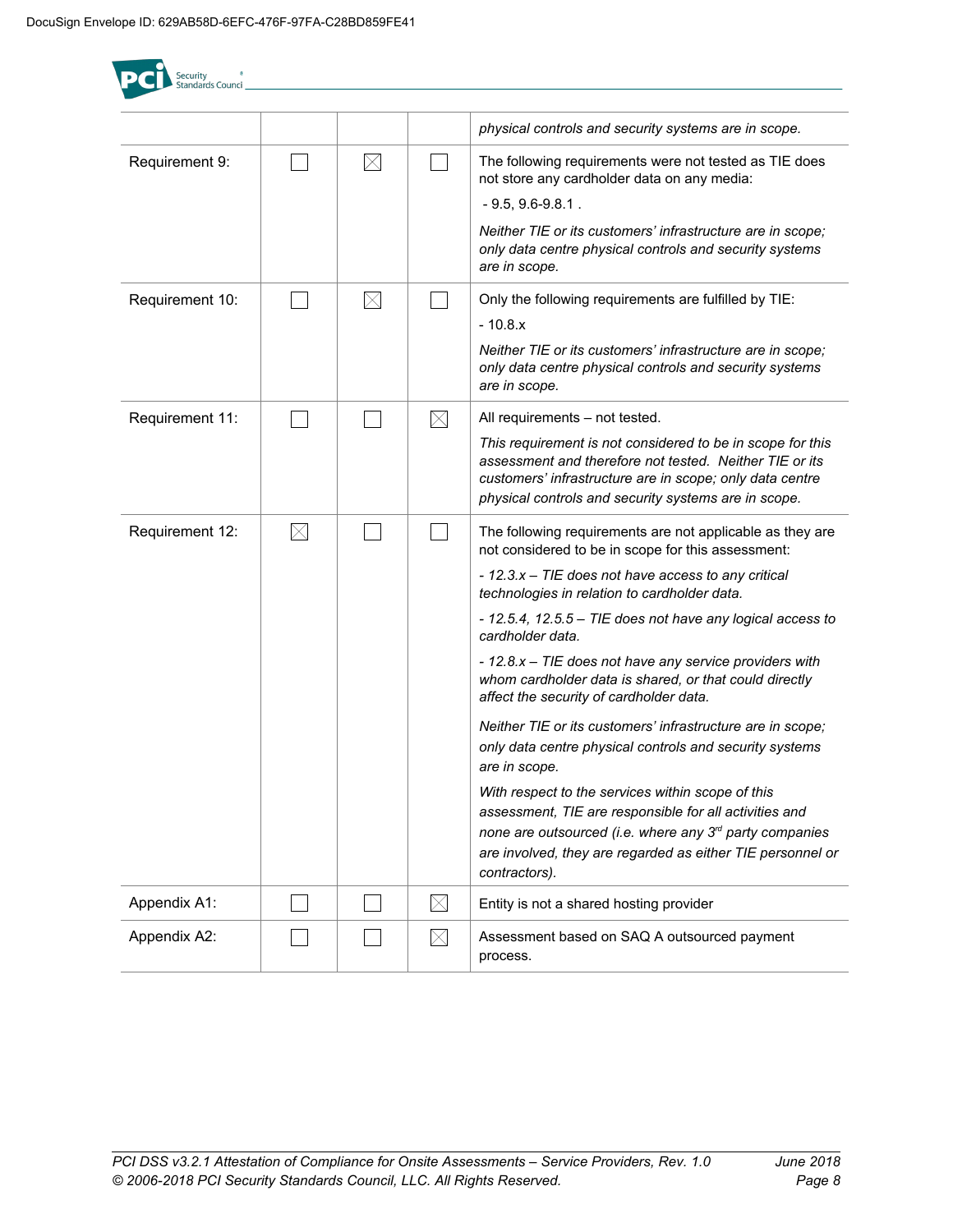## **Section 2: Report on Compliance**

This Attestation of Compliance reflects the results of an onsite assessment, which is documented in an accompanying Report on Compliance (ROC).

| The assessment documented in this attestation and in the ROC was completed<br>on: | 17 June 2020    |                |
|-----------------------------------------------------------------------------------|-----------------|----------------|
| Have compensating controls been used to meet any requirement in the ROC?          | Yes             | $\boxtimes$ No |
| Were any requirements in the ROC identified as being not applicable (N/A)?        | $\boxtimes$ Yes | l No           |
| Were any requirements not tested?                                                 | $\boxtimes$ Yes | l No           |
| Were any requirements in the ROC unable to be met due to a legal constraint?      | $\boxtimes$ Yes | l No           |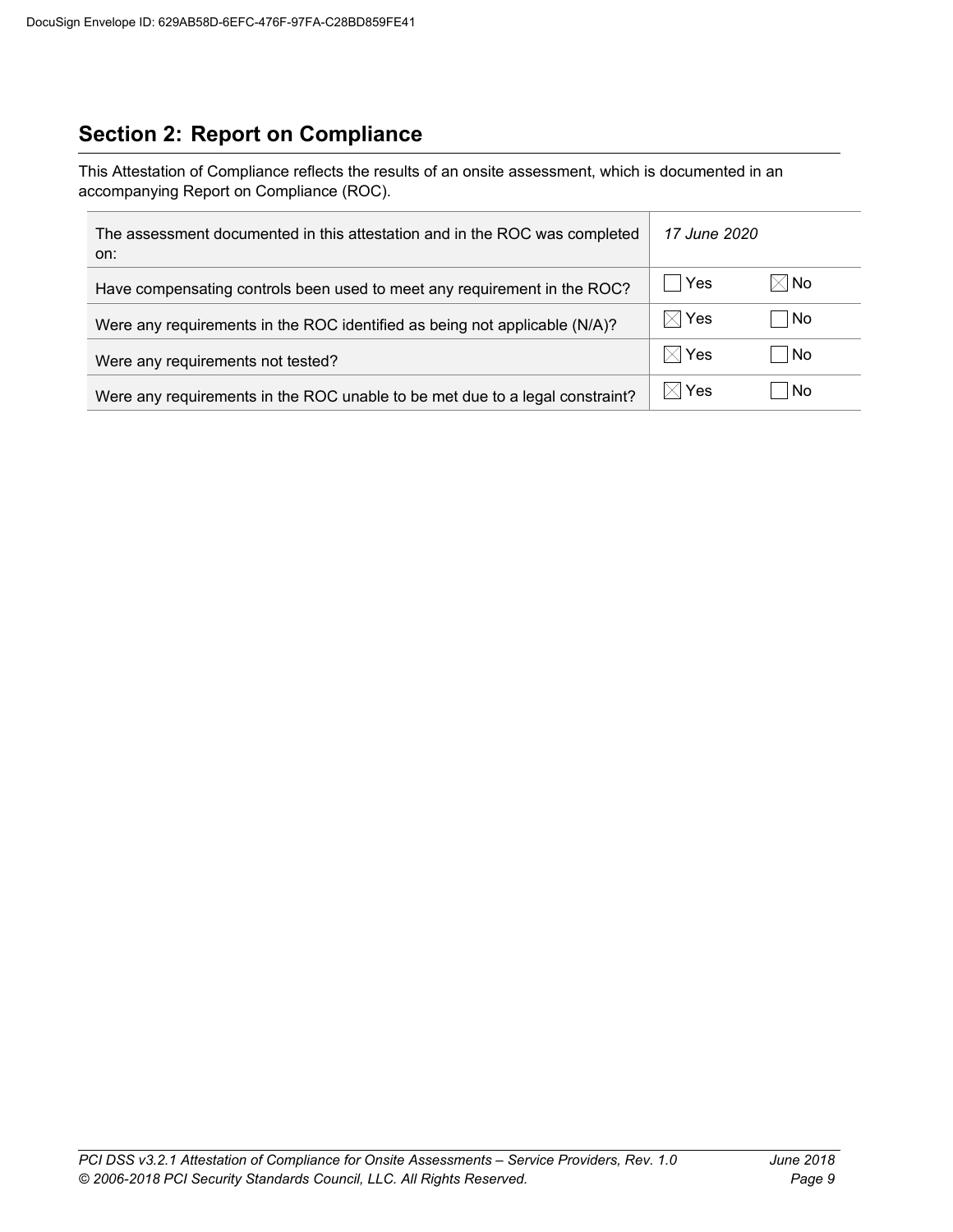## **Section 3: Validation and Attestation Details**

#### **Part 3. PCI DSS Validation**

#### **This AOC is based on results noted in the ROC dated 17 June 2020***.*

Based on the results documented in the ROC noted above, the signatories identified in Parts 3b-3d, as applicable, assert(s) the following compliance status for the entity identified in Part 2 of this document (*check one):*

 $\boxtimes$ **Compliant:** All sections of the PCI DSS ROC are complete, all questions answered affirmatively, resulting in an overall **COMPLIANT** rating; thereby Telehouse International Corporation of Europe has demonstrated full compliance with the PCI DSS.

**Non-Compliant:** Not all sections of the PCI DSS ROC are complete, or not all questions are answered affirmatively, resulting in an overall **NON-COMPLIANT** rating, thereby *(Service Provider Company Name)* has not demonstrated full compliance with the PCI DSS.

**Target Date** for Compliance:

An entity submitting this form with a status of Non-Compliant may be required to complete the Action Plan in Part 4 of this document. *Check with the payment brand(s) before completing Part 4.*

 $\boxtimes$ **Compliant but with Legal exception:** One or more requirements are marked "Not in Place" due to a legal restriction that prevents the requirement from being met. This option requires additional review from acquirer or payment brand.

*If checked, complete the following:*

| <b>Affected Requirement</b> | Details of how legal constraint prevents requirement being met                                                                                  |
|-----------------------------|-------------------------------------------------------------------------------------------------------------------------------------------------|
| 9.1.1.c                     | French law dictates that CCTV recordings can only be retained for a<br>maximum of 30 days (and not 3 months as required within the<br>standard) |
|                             |                                                                                                                                                 |

#### **Part 3a. Acknowledgement of Status**

#### **Signatory(s) confirms:**

*(Check all that apply)*

- $\bowtie$ The ROC was completed according to the *PCI DSS Requirements and Security Assessment Procedures*, Version 3.2.1, and was completed according to the instructions therein.
- $\bowtie$ All information within the above-referenced ROC and in this attestation fairly represents the results of my assessment in all material respects.

I have confirmed with my payment application vendor that my payment system does not store sensitive authentication data after authorization.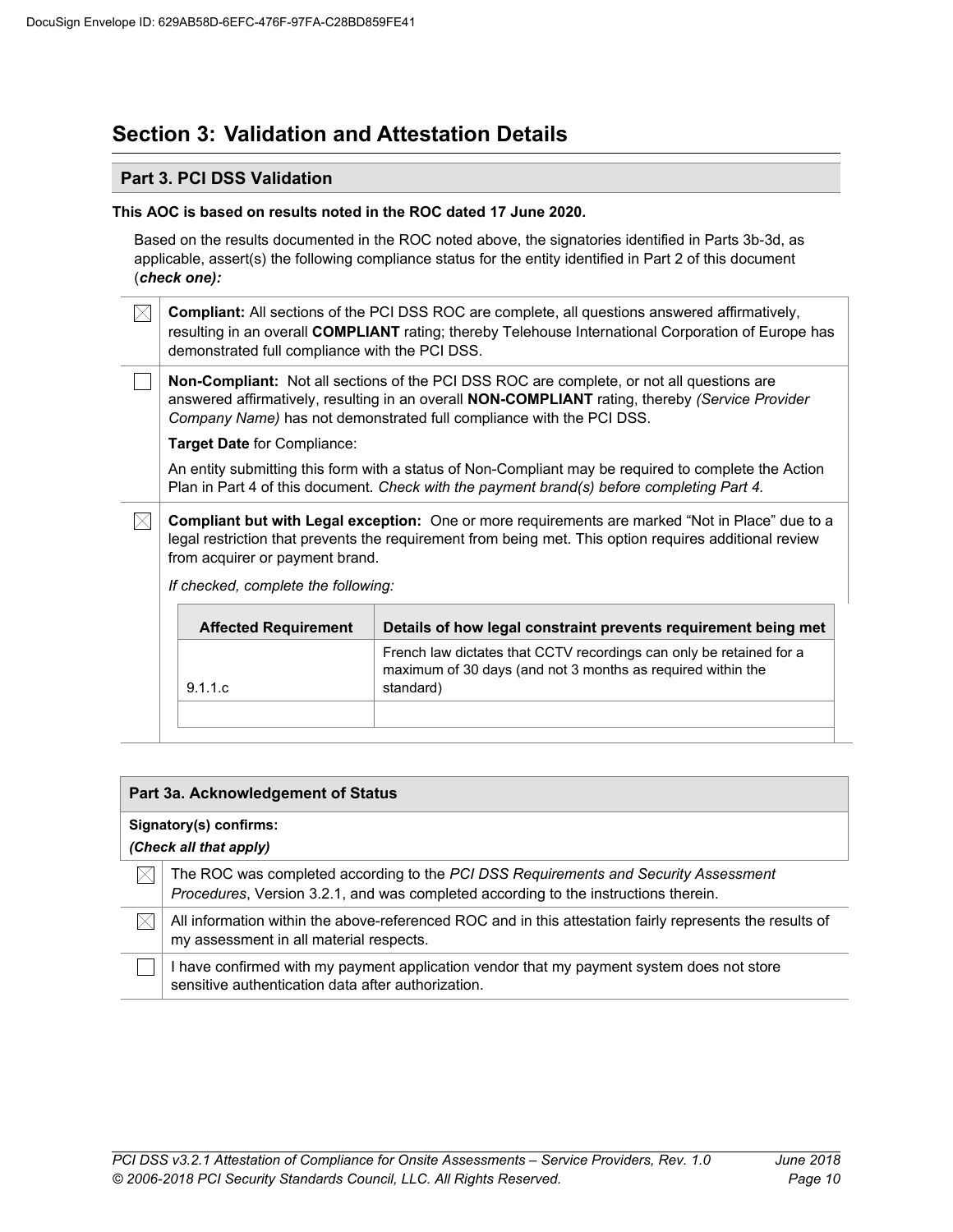| IХ                                             | I have read the PCI DSS and I recognize that I must maintain PCI DSS compliance, as applicable to<br>my environment, at all times.                                                                                      |  |  |
|------------------------------------------------|-------------------------------------------------------------------------------------------------------------------------------------------------------------------------------------------------------------------------|--|--|
| $\boxtimes$                                    | If my environment changes, I recognize I must reassess my environment and implement any<br>additional PCI DSS requirements that apply.                                                                                  |  |  |
| Part 3a. Acknowledgement of Status (continued) |                                                                                                                                                                                                                         |  |  |
|                                                | No evidence of full track data <sup>1</sup> , CAV2, CVC2, CID, or CVV2 data <sup>2</sup> , or PIN data <sup>3</sup> storage after<br>transaction authorization was found on ANY system reviewed during this assessment. |  |  |
|                                                | Not applicable – the scope of this assessment was limited to physical co-location services.                                                                                                                             |  |  |
|                                                |                                                                                                                                                                                                                         |  |  |
|                                                | ASV scans are being completed by the PCI SSC Approved Scanning Vendor                                                                                                                                                   |  |  |
|                                                | Not applicable – the scope of this assessment was limited to physical co-location services.                                                                                                                             |  |  |

| Part 3b. Service Provider Attestation                      |                                 |  |  |
|------------------------------------------------------------|---------------------------------|--|--|
| ∙DocuSigned by:                                            |                                 |  |  |
| Een Sakai<br>=86E199A11FC0473                              |                                 |  |  |
| Signature of Service Provider Executive Officer $\uparrow$ | Date: 17-Jun-2020   1:29 PM BST |  |  |
| Service Provider Executive Officer Name: Ken Saka1         | Title: Managing Director        |  |  |

#### **Part 3c. Qualified Security Assessor (QSA) Acknowledgement (if applicable)**

| If a QSA was involved or assisted with this   Assessor |  |
|--------------------------------------------------------|--|
| assessment, describe the role performed:               |  |

*Signature of Duly Authorized Officer of QSA Company Date:* 17 June 2020

*Duly Authorized Officer Name: Robert (David) Tattersall QSA Company: ECSC Group Plc*

#### **Part 3d. Internal Security Assessor (ISA) Involvement (if applicable)**

If an ISA(s) was involved or assisted with this assessment, identify the ISA personnel and describe the role performed:

<span id="page-11-0"></span><sup>1</sup> Data encoded in the magnetic stripe or equivalent data on a chip used for authorization during a card-present transaction. Entities may not retain full track data after transaction authorization. The only elements of track data that may be retained are primary account number (PAN), expiration date, and cardholder name.

<span id="page-11-1"></span><sup>&</sup>lt;sup>2</sup> The three- or four-digit value printed by the signature panel or on the face of a payment card used to verify card-not-present transactions.

<span id="page-11-2"></span><sup>&</sup>lt;sup>3</sup> Personal identification number entered by cardholder during a card-present transaction, and/or encrypted PIN block present within the transaction message.

*PCI DSS v3.2.1 Attestation of Compliance for Onsite Assessments – Service Providers, Rev. 1.0 June 2018 © 2006-2018 PCI Security Standards Council, LLC. All Rights Reserved. Page 11*